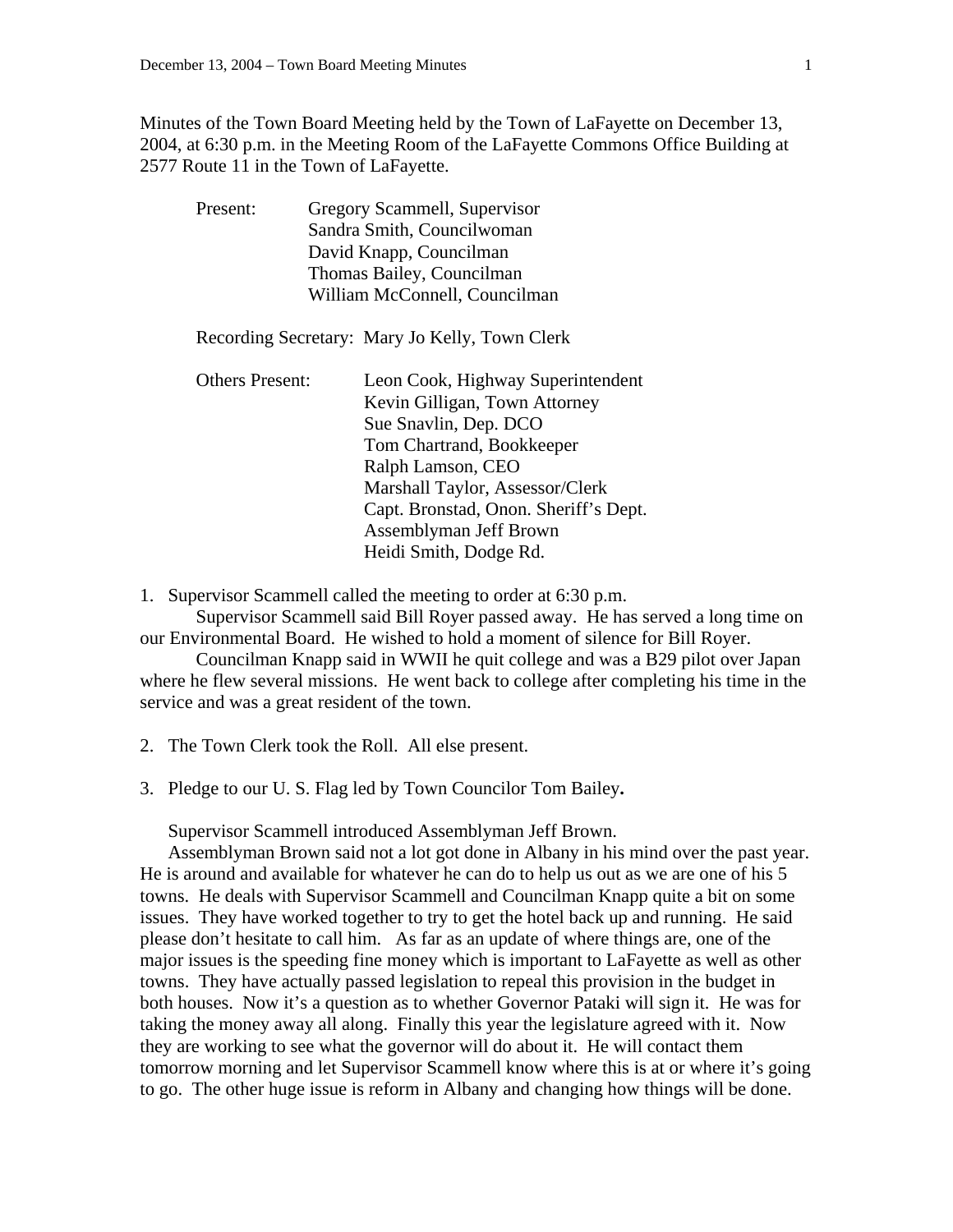They passed a piece of legislature this year to set up a contingency fund in case they can't get their job done. That was vetoed by the governor and has not been overridden. There are negotiations still going on how to get a budget passed on time in New York State. This will hopefully be resolved in January. If not, he is willing to request a constitutional convention to give the power back to the people. He is pushing for jobs. He is taking the "Come Home to Syracuse" Foundation which he founded to push for more businesses to come here. There are local bills he can help out on too. The LaFayette School District came to him when the State Education Dept. overpaid them. He got a local bill passed in the Assembly to repay this over several years so it wouldn't have as big an impact on the taxpayers. He left some brochures telling people how they can get in touch with his office if they need to. He sends email from Albany to try to keep everyone up to date on what's going on there.

Councilman Knapp asked when the session would start in January.

Assemblyman Brown said January 5<sup>th</sup> is the Governor's Address and the following week the session begins.

 Councilman Knapp said one thing that also hit us pretty hard is the State Retirement System which is going up dramatically.

 Assemblyman Brown said the comptroller and legislature are going back and forth on how to handle this. He believes they need to come up with a long-term solution for this. He doesn't have specifics but he has to believe they will get something done.

 Marshall Taylor asked if he sees any hope for the repeal of the free pension system for the folks in Albany. New York State gives the best of the best in Medicare for free. The local districts are getting stuck paying for it.

 Assemblyman Brown said pension is one area that we need to look at. We might need a new tier to get rid of this. He thinks the real focus now is fixing the current problem and then they have to look at something else. Municipalities can't carry on with the costs. Regarding Medicare, we have the Cadillac version. We offer every extra benefit around under it. He has been out in front stating we need to change this. He proposes to have the state take over Medicare. Some say it benefits New York City more but he would recommend taking money from New York City to offset that. We need to stream-line Medicaid. The people that deserve it should be getting it. There are people now who hide assets to get it. That is where we need to look.

Marshall Taylor asked why the veteran's exemption isn't allowed on school tax.

 Assemblyman Brown said he would be more than happy to look into this. He doesn't know the history on it.

Marshall Taylor said this is a question he gets asked a lot.

 Councilman Knapp said we hear bits and pieces under HAVA that they may be pushing us to retire our voting machines and buy new ones. Our machines work beautiful and we are concerned about the cost.

 Assemblyman Brown said we will be required to do it by the 2006 election. There is a mandate. We got a waiver for this year. There's 100 million dollars out there to pay for these machines. You will not have to foot the bill yourselves. The county has already selected the machine they would like to have. He understands they will be purchased through the county. They will get something done by 2006. Barring any unforeseen change, there will be new machines.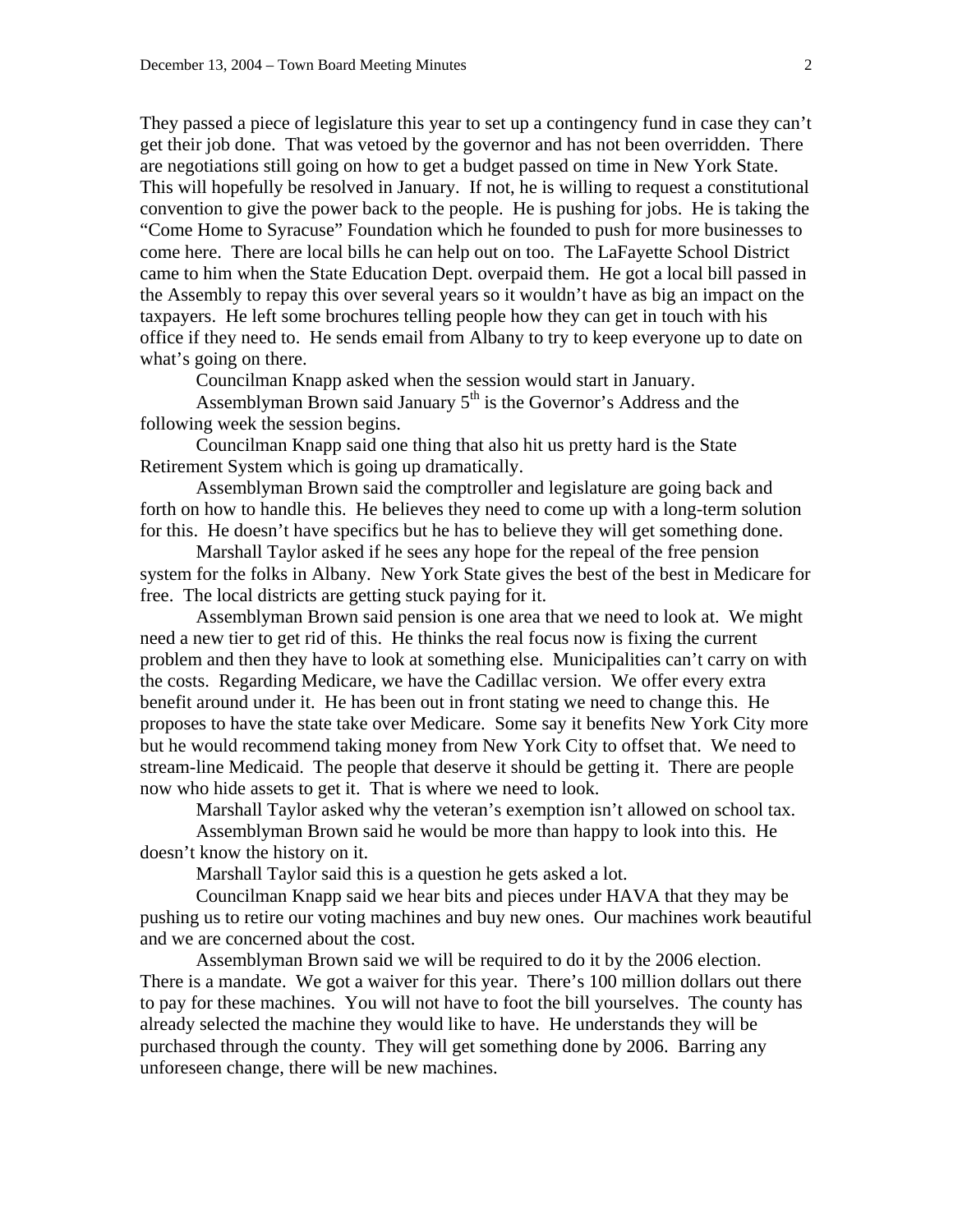Supervisor Scammell believes this is a complete waste of money from his perspective.

Assemblyman Brown said we didn't have the problems that Florida did.

 Councilman Bailey asked if in 2006 it would be a soft launch using these machines.

Assemblyman Brown believes they are looking for a soft launch in 2005.

 Marshall Taylor said almost 60% of all the property in New York State is tax exempt. He asked if Assembly Brown saw any of this changing.

Assemblyman Brown said realistically he doesn't see it changing.

 Councilman Knapp said he would like to thank Assemblyman Brown who has spent a lot of time in meeting with the DEC for the hotel.

 Supervisor Scammell thanked him for this too. He is always very responsive when Supervisor Scammell calls him and the Sr. Citizens are thankful for the grant he obtained for them.

4. Kevin Gilligan had a correction to the November  $22<sup>nd</sup>$  Town Board Meeting Minutes. On page 11 under Longley Jones/Festival Gardens it should read "currently owe us \$19,021.75" instead of "\$19,021.25".**Councilwoman Smith moved and Councilman Knapp seconded the motion to accept the November 22, 2004,** 

**Regular Meeting Minutes as amended. Voting was as follows:** 

| <b>Supervisor Scammell</b>  | Aye            |  |
|-----------------------------|----------------|--|
| <b>Councilwoman Smith</b>   | Aye            |  |
| <b>Councilman Knapp</b>     | Aye            |  |
| <b>Councilman Bailey</b>    | Aye            |  |
| <b>Councilman McConnell</b> | <b>Abstain</b> |  |
| <b>Motion carried.</b>      |                |  |

#### 5. **COMMUNICATIONS:**

#### **A. Residents.**

#### **B. Dog Control Officer Jon Rogers: Declination of reappointment.**

 "I Jon Rogers will not be seeking nor will accept reappointment of LaFayette Animal Control Officer for the year 2005."

#### **C. Syracuse Post-Standard, 11.19.04: CNY Unemployment.**

 "The Syracuse area's unemployment rate fell in October as the area gained about 3,100 jobs compared with the same month last year. The jobless rate in Cayuga Madison, Onondaga and Oswego counties dropped to 5.1 percent last month, from 5.2 percent in September and 5.7 percent in October last year…It was the lowest jobless rate in the four-county area since August 2002, when the rate was 4.7 percent. October's numbers represent the fourth consecutive drop in the unemployment rate…Most of the area's job gains were in the service sector, which includes everything except manufacturing, construction, mining and agriculture…The national unemployment rate was 5.1 percent last month..."

#### **D. LaFayette Outreach: Holiday season donations.**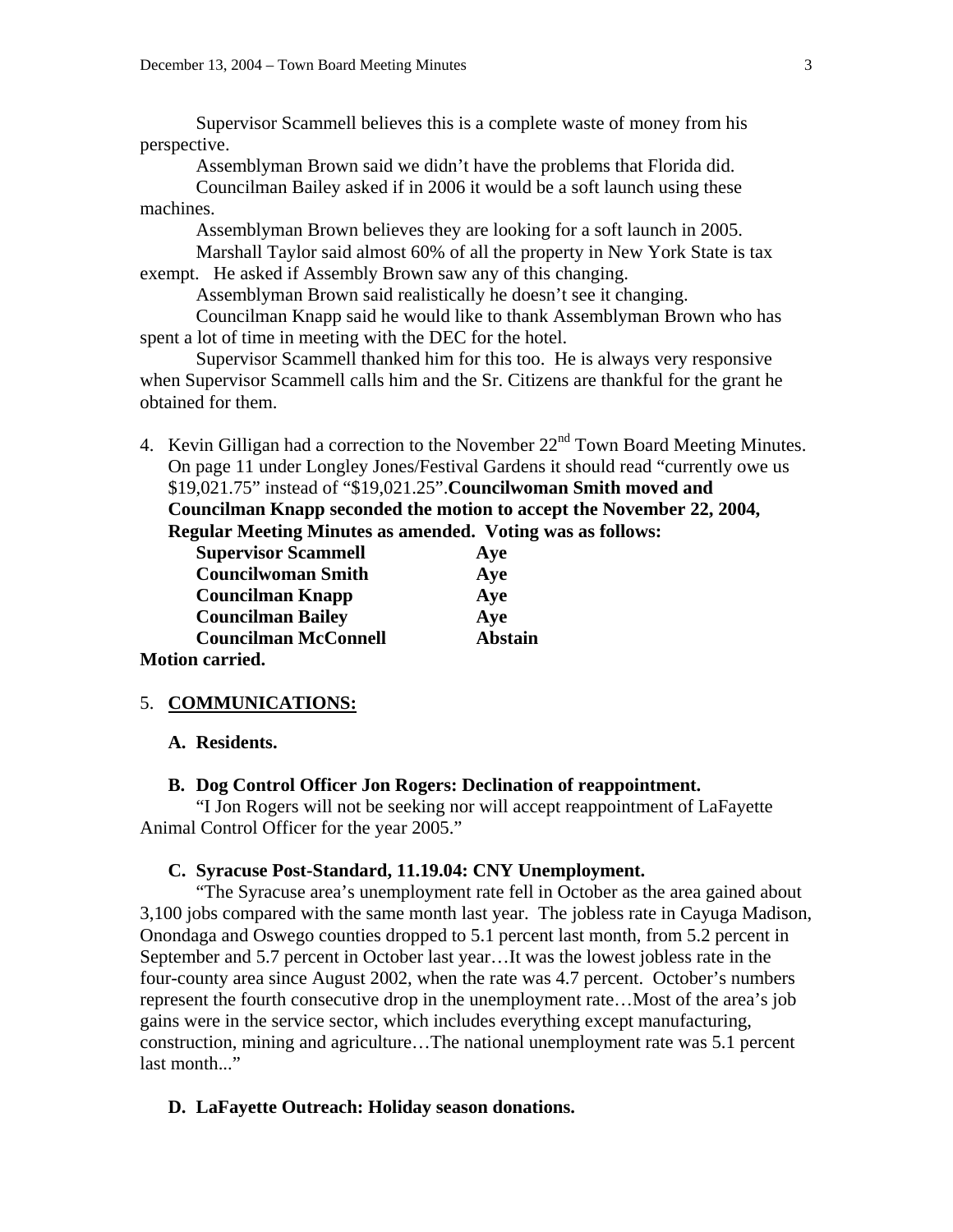"Outreach is busy planning for the 2004 Holiday Season. At this time, there are many families who are in need of our assistance. As winter and the Holidays draw closer more families will need to avail themselves of our Outreach services.

 The Outreach Program relies on the generosity of the community to provide "services to the elderly, the poor, and the disadvantaged who live in" LaFayette, Nedrow, the Onondaga Nation and other parts of Southern Onondaga County. We need that continued support for the Holiday Season and throughout the coming year. Once again, Outreach angels will be available at area churches. They will contain the necessary information to allow for the purchase of a gift. In the past, families and organizations have adopted an entire family for Christmas. We have families of various sizes so you can be matched to the appropriate size group.

 There are other ways you can help. Cash donations are welcome as we can apply funds as needed. Donations of turkeys and other food items are used for both Thanksgiving and Christmas, and throughout the year. Volunteers are also needed during the Holiday season to prepare baskets and sort gifts, etc.

 We are extremely grateful for your past and continued support. If you or your organization is interested in being part of this rewarding experience please call 315-677- 5221. Outreach is successful because of a caring community. Cheryle Jepson, Director…"

### **E. Onondaga Citizens League: OCL 2004 Study, "How to Increase Political Participation in Onondaga County."**

 Thank you for the Town of LaFayette's corporate sponsorship renewal with the Onondaga Citizens League. The work of the Citizens League represents an important contribution to civic education and citizen participation in community issues. Your continued support enables the OCL to continue this fine tradition. OCL's 2004 Study "How to Increase Political Participation in Onondaga County" is nearing completion…"

Councilman Knapp asked how we sponsored them.

Supervisor Scammell said we gave them \$100.

Councilman Knapp asked how we can give this to them.

Tom Chartrand said it's a subscription.

#### **F. Time-Warner Cable: Price change for services, starting 1.1.05.**

 "This letter will serve as official notice that Time Warner Cable will implement price changes on some services beginning January 1, 2005. The last price change was implemented on January 1, 2004. We have enclosed a copy of the rate increase notification that is included in our customers' statements this month.

Effective January  $1<sup>st</sup>$  and reflected on next month's statement, the monthly rate for Basic service will be \$6.05 and the monthly rate for Standard service (which also includes all Basic channels) will be \$48.40…"

 Councilman Knapp asked if Supervisor Scammell heard anything back from them.

Supervisor Scammell said he hasn't heard a thing.

### **G. NYS Senator John DeFrancisco: Traffic fine policy.**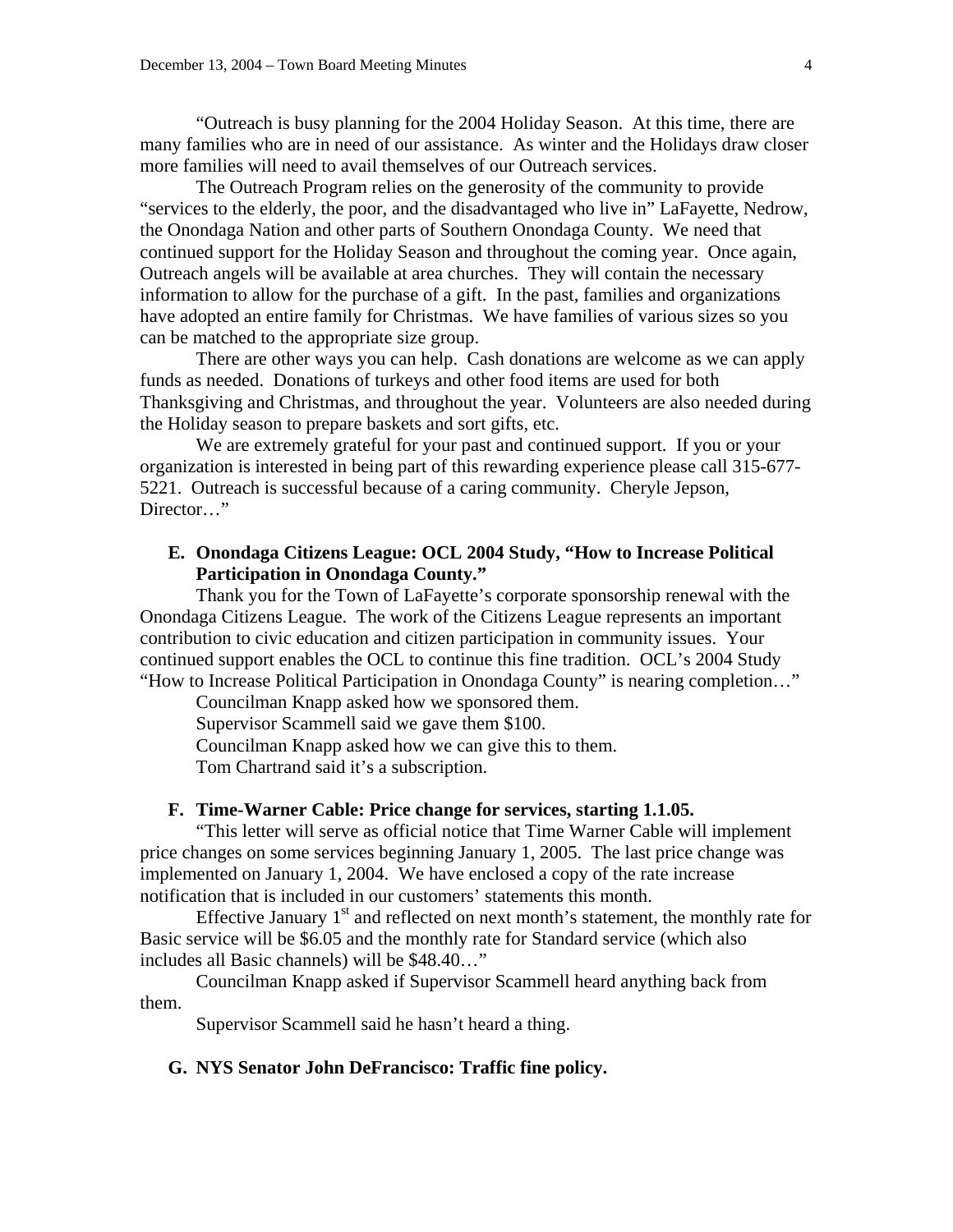"This is to follow up on my previous letter concerning the effort I and other members of the Senate Majority were making to reverse the new traffic fine policy contained in the State Budget…before acting on any other unresolved Budget veto or funding issue, gave final passage on November  $18<sup>th</sup>$  to S.7757, legislation that will repeal this new policy and reinstate the prior distribution of fines. In order for the measure to take effect, however, it must also be approved by the Governor. I would encourage every town and village to quickly express to Governor Pataki the need to sign the bill into law…"

Supervisor Scammell said we did write this letter and it has been sent.

## **H. Assessor Marshall Taylor: Real Property Tax Law 502, 503 (updating tax maps and assessment rolls to reflect subdivided lots).**

 "An assessor should update tax maps and assessment rolls to reflect subdivided lots, regardless of whether the subdivision received local zoning or planning approval, because a failure to do so could compromise the enforcement of any taxes levied thereon…"

 Marshall Taylor just wanted to provide this information to the Town Board so they could see that the assessor must create the subdivision lots whether it's been done locally or not.

 Councilman Knapp asked how he knows if a sale has been made. Marshall Taylor said the county advises him of the deed being filed.

### **I. NYS DEC: Proposed Plan Announced for Onondaga Lake Site.**

 "…A Remedial Investigation which was completed in 2002 investigated the nature and extent of contamination in Onondaga Lake…The proposed remedy is estimated to include the dredging of up to 2.65 million cubic yards of sediment from the portion of the lake in which water depths range from 0 to 30 feet – with most of the dredging being performed in the southwest portion of the lake. It would also include the use of isolation capping over an estimated 425 acres of this area…The estimate present worth cost to implement the remedy is approximately \$451,000,000. The cost to construct the remedy is estimated to be \$414,000,000 and the estimated average annual operation and maintenance cost is \$3,000,000…"

 Councilman Knapp said there's a big argument going on as to whether it's better to dredge it and stir it all up or just to cap it.

#### **J. CNYRPDB: SPDES Stormwater Phase II Construction Permit Education.**

 Ralph Lamson said they sent him a bunch of brochures on this. Councilman Knapp said this is for new construction. Supervisor Scammell said yes.

#### **K. Tennessee Gas Pipeline/El Paso: Emergency Personnel List.**

"Tennessee Gas Pipeline Company owns and operates a network of more than 19,000 miles of natural gas transmission lines….Enclosed please find Tennessee Gas Pipeline's Emergency Personnel List indicating who to notify in case of an emergency…"

Supervisor Scammell said this is filed in his emergency folder in his office.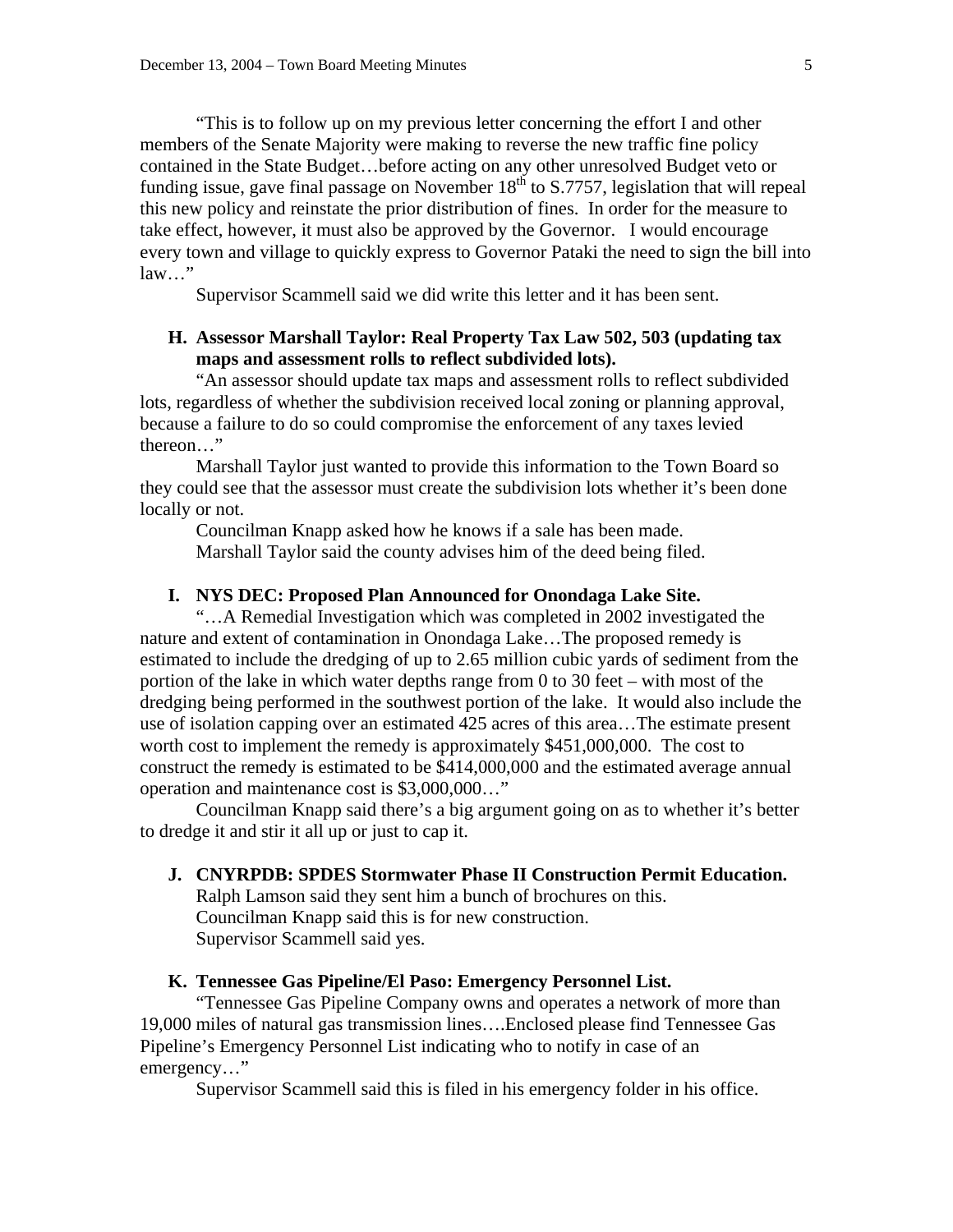Ralph Lamson asked if the fire departments got a copy of this. Capt. Bronstad said he got one so he would think the fire departments did too.

## **L. Onondaga County Legislature: 12.7.04 agenda.**

 "Amending the 2005 County Budget and authorizing an agreement with the Town of Fabius for the Onondaga County Sheriff's Office to provide enhanced police services (\$10,000). Amending the 2005 County Budget and authorizing an agreement with the Town of Pompey for the Onondaga County Sheriff's Office to provide enhanced police services (\$15,000). Authorizing the Sheriff's Office to accept an automated external defibrillator purchased on its behalf by Central New York E.M.S. Inc. through the rural access to Emergency Devices Grant Program…Expanding the membership of the City of Syracuse/County of Onondaga Drug and Alcohol Abuse Commission…"

 Councilman Knapp asked Councilman Bailey if he had ever heard of the Emergency Devices Grant Program.

Councilman Bailey said no.

Supervisor Scammell said this might be helpful.

### **M. NYS Senator Joe Bruno: Justice fines.**

 "Thank you for your correspondence in opposition to the provision included in the 2004-05 State Budget regarding the disposition of local Justice Court fines.

 I am pleased to report that my colleagues and I in the State Senate passed legislation that would repeal the provision in the 2004-05 State Budget which shifted traffic fine revenues from localities to the state…

 The legislation, S.7757, also passed the State Assembly (A.11845) and will now be sent to the Governor for his consideration…

 As you may know, the traffic fine provision was part of a 45 page budget bill (S.6056B) that covered a multitude of programs ranging from consumer protection to aid for small cities. While my colleagues and I were supportive of a vast majority of that budget bill, the Senate had serious concerns about the fine collection ever since it was proposed in the Executive Budget. We recognized that the revenue loss could have a negative fiscal impact on local governments, but at the same time, we were trying to restore funding cuts to many programs and avert a host of proposed taxes and fees…"

### **N. Town Clerk Mary Jo Kelly: New Health Insurance payroll deductions.**

 "Beginning with your payroll deductions for health Insurance in 2005, there will be an increase of 34 cents for the Family Plan and 13 cents for the Individual Plan. Dental Insurance will remain the same."

 A letter was received from Onondaga County Agriculture and Farmland Protection Board.

 "Open enrollment for the addition of viable farmland to existing certified agricultural districts in Onondaga County is set for January 1, 2005 to January 31, 2005. In 2003 the New York State Agricultural Districts Law 24—AA was amended to allow agricultural property owners the opportunity to request that their land be added to a certified agricultural district annually, rather than having to wait until the district is up for review. Viable agricultural land is land highly suitable for agricultural production. Land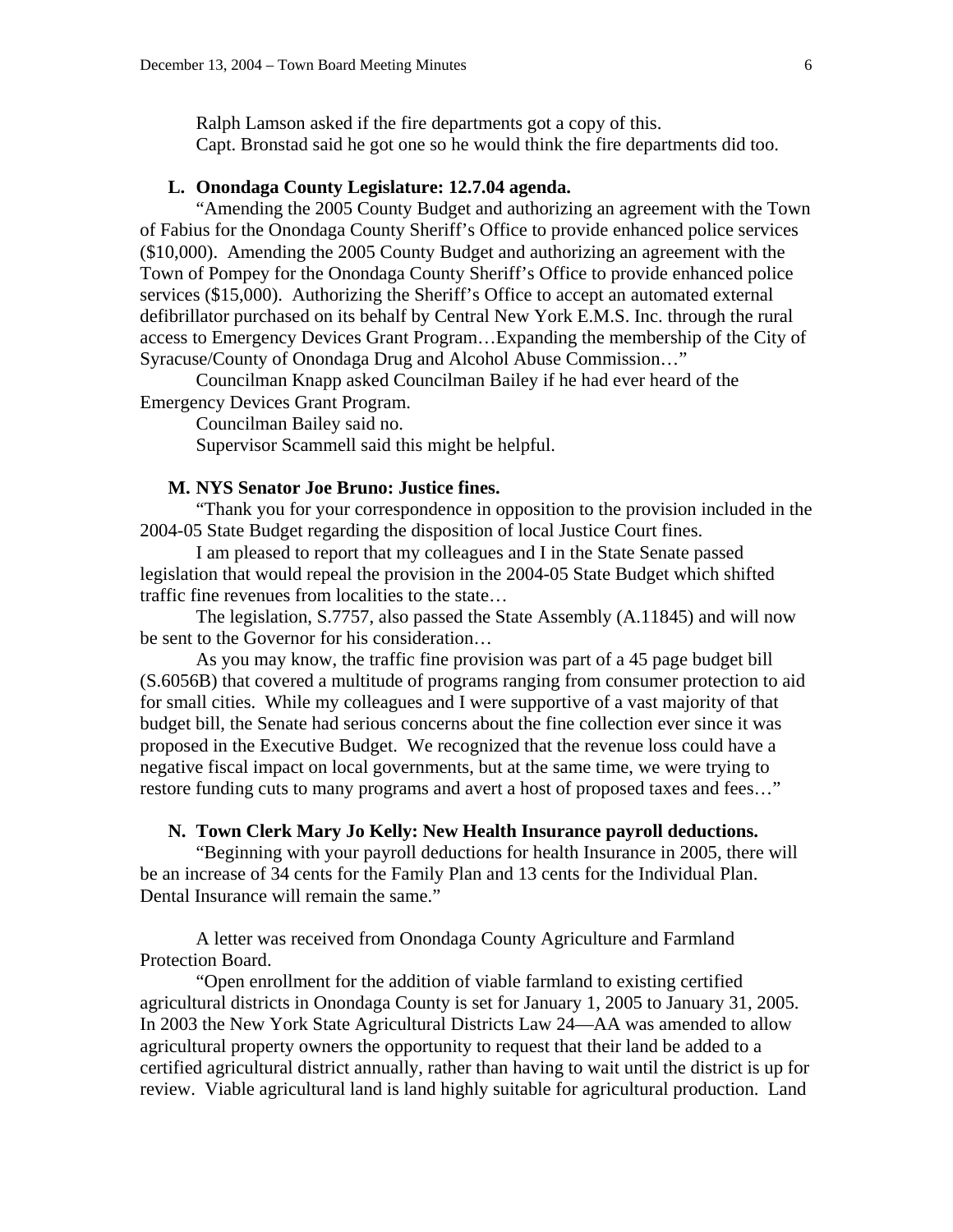that is enrolled should be parcel(s) of more than seven acres with annual gross farm sales of \$10,000 or more or less than seven acres with annual gross sales of \$50,000 or more. A property owner can enroll farmland if the land is rented to a farm operator with a gross farm income of greater than \$10,000 or \$50,000 depending on size of acreage..."

### **O. Syracuse Post-Standard, 12.2.04: Health Insurance Rates.**

 "Central New York's largest health insurer will raise rates by an average of 13.7 percent on Jan. 1 for many of its members…The larger increase reflects higher claims expenses in 2004…Two other area insurers will impose even bigger rate hikes Jan. 1. Health Now is raising rates by an average of 33 percent; MVP Healthcare is planning a 16.3 percent increase..The Excellus rate hike is slightly higher than the 11.3 percent average increase employers nationwide are expected to see next year…

 "MVP has about 150,000 members in Central New York…his company's increase reflects rising prescription drug costs, new costly procedures, overuse of radiology and imaging services, hospital expansions and technology upgrades…HMO coverage for one person is about \$561. That will rise to about \$673 on Jan 1…Rate increases for experienced-rated groups, which make up most of Excellus' business in Central New York, will vary from employer to employer….Of every dollar spent on benefits expense, Excellus said, doctors get 34 cents; hospitals get 22 cents for inpatient care; 21 cents pays for outpatient services; 18 cents pays for prescription drugs; and 5 cents is spent on other items, such as durable medical equipment and ambulance service…"

#### **P. Syracuse Post-Standard, 12.2.04: Health Costs Outpace Wages.**

"Although the increase in spending remained below double-digits, health costs for each privately insured American rose by 7.5 percent – almost the same pace as last year, driven largely by steeper hospital rates…health care costs are likely to continue growing faster than workers' income for the foreseeable future.."

#### **Q. Marshall Taylor: Computer for LaFayette Community Council.**

 "Attached you will find a quote from Dell and a purchase offer to buy a new computer to be used by the Community Council. This is a one time payment with no lease Tom Chartrand explained to me that the Community Council has 2000 dollars in their 2004 budget as of December  $1<sup>st</sup>$ . The Community Council did not include any money in their 2005 budget for a computer purchase. If the Town Board wants to honor this request, they need to pass a motion allowing the surplus dollars in the 2004 budget to be used for purchasing a computer. This computer is a mid-level high quality system that includes the Microsoft Office Basic Edition software. Most of the computers in our office cost about 2500 to 2900 dollars, this computer costs 1333 dollars."

 Councilman McConnell asked if the Community Council came to him to bring this up.

 Marshall Taylor said actually they went to Tom Chartrand who came to him and he said he would work something up.

 Councilman McConnell asked why the Community Council can't just use their money for this.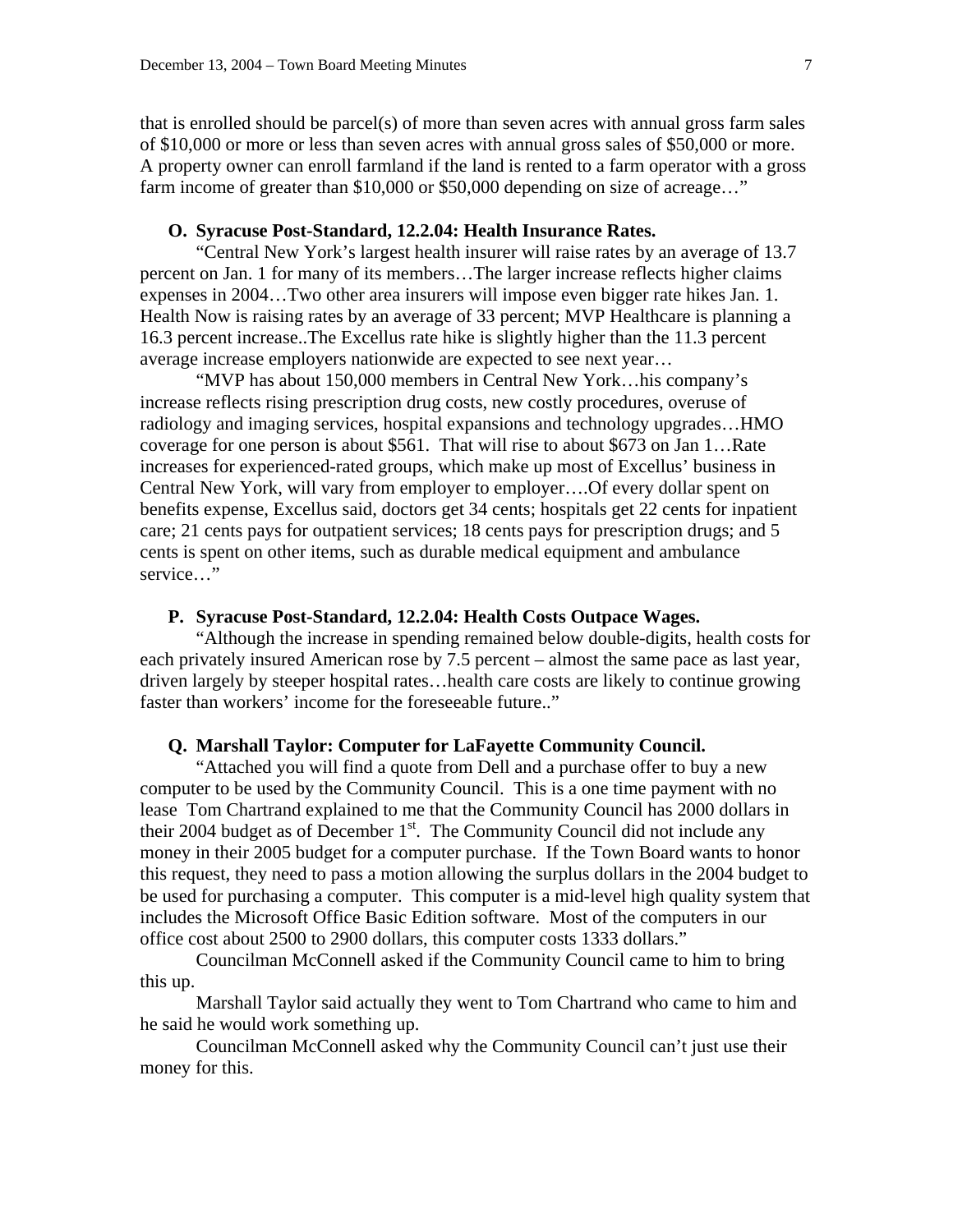Marshall Taylor said this is money they haven't spent in their equipment budget. They can't use the left-over money for this computer unless the Board approves using the money for it.

 Councilman McConnell asked if this was an oversight on their part that they didn't spend it on what they wanted to use it for.

 Marshall Taylor said actually they started having trouble with their old computer. Regina Reinschmidt mentioned to him that they needed to possibly purchase a new one. She talked to Tom Chartrand and then came back to him and asked him to please order her a computer.

Supervisor Scammell said this is a replacement for their old computer.

 Marshall Taylor said the old computer will become surplus. No one would want this computer.

Councilman Bailey asked if the service contracts are standard.

Marshall Taylor said yes.

Councilman Knapp asked if it comes with the monitor.

Marshall Taylor said yes, a 17" flat screen.

 Councilman Knapp said there would be an initial year of service and then an extended 2-year agreement.

 Councilman Bailey asked if there were any incidental costs for transferring old files to the new computer.

 Marshall Taylor said no. He doesn't think there is much to transfer. Regina Reinschmidt uses the computer at the town offices for her letters, etc.

Councilman Knapp asked if this includes shipping.

Marshall Taylor said yes.

**Councilmen Knapp moved and McConnell seconded the motion to authorize the supervisor to sign the computer sale agreement to purchase a new computer for Community Council. Motion passed unanimously.** 

#### **R. Other.**

A letter was received from Maureen Perrin and Eva Palmer dated 12/13/04 requesting to attend the 2005 Association of Towns Meeting in New York City and to advance them \$700 each for expenses.

**Councilman Knapp moved and Councilwoman Smith seconded the motion to approve Maureen Perrin, Eva Palmer, and Councilman Bailey to attend the Annual Association of Towns Training School and to advance them \$700 each for expenses. Motion passed unanimously..** 

 Capt. Bronstad was present to discuss the deputy patrol. Salina and Van Buren also participate in this program. There is one deputy for this area. Every town has its own unique problems. A car is sent to the area but he can't guarantee how long they can stay here. You tell them what you would like them to do while they are working for you. The time spans are whatever you want to set up. You stop paying when they leave the township to help another officer or for an emergency. It's a contract. The Town of Salina has written their own traffic laws so all the fines the deputy writes go right to the Town of Salina and nothing goes to the state. You are actually paying a deputy on overtime to work your township for whatever you want done.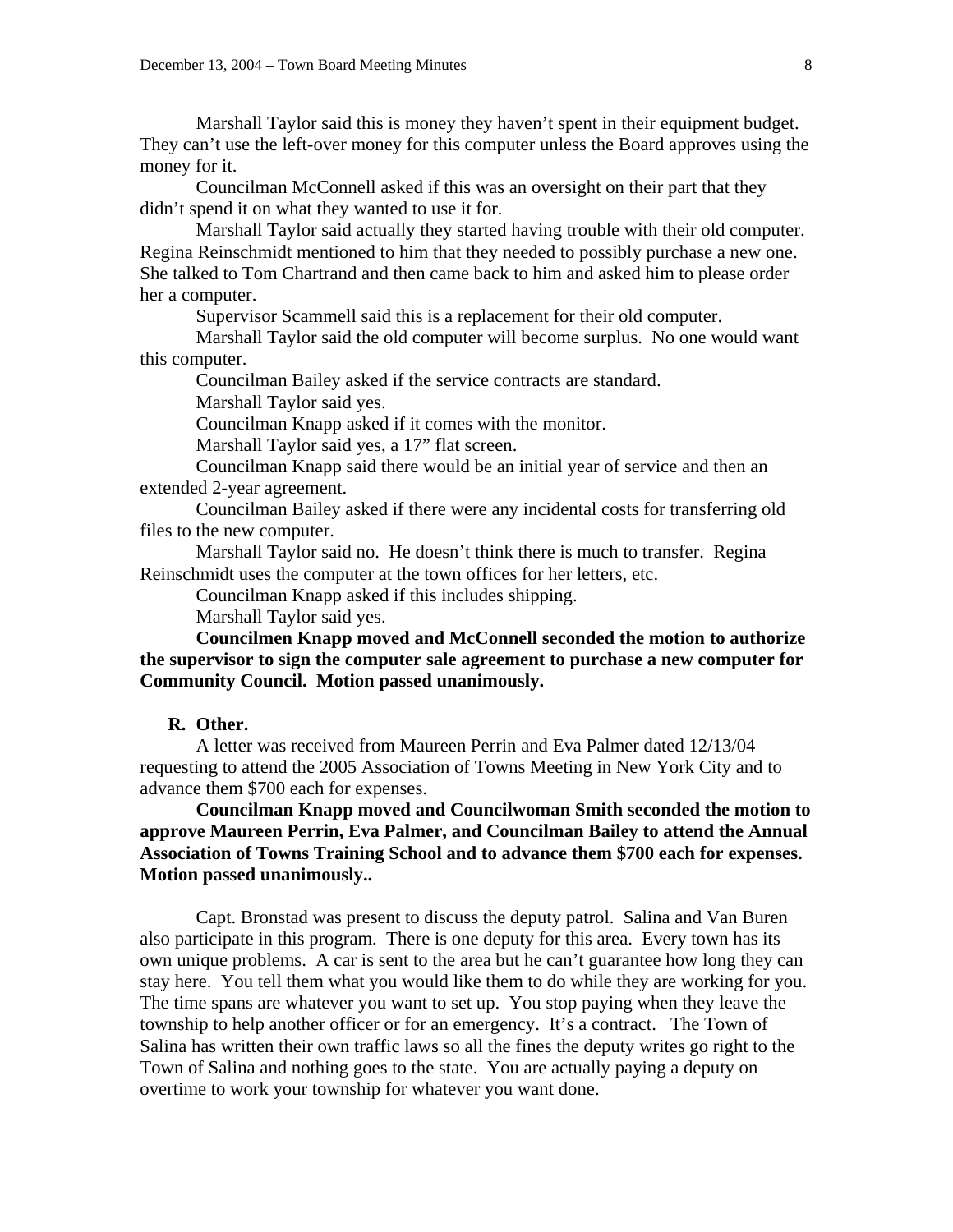Councilman Bailey asked what the parameters are of the supervisor superceding the requests of the towns.

Capt. Bronstad said there is none.

Councilman McConnell asked whose vehicle they use.

 Capt. Bronstad said theirs. They are covered under their insurance, etc. There is no liability to the town.

Supervisor Scammell said its \$40/hour.

Capt. Bronstad said it's closer to \$50/hour.

Supervisor Scammell asked how the contract would read.

 Capt. Bronstad said he will get a copy of one to Supervisor Scammell to review. The town can set aside money and spend it as or if they want to.

Councilman Knapp asked how far ahead the Sheriff's Dept. would have to know.

 Capt. Bronstad said about 1 month ahead of when you need the deputy. The town would get a printout of what the deputy has done while in the town.

Supervisor Scammell asked if there is a minimum time-frame.

Capt. Bronstad said it's generally 3-4 hours per visit.

 Councilman Knapp asked if you can spread the shift into different areas of concern.

 Capt. Bronstad said it's whatever you folks would want the deputy to do. If the town isn't happy, he would replace the deputy. It would be someone who is familiar with the area.

 Councilman McConnell said when the officer's aren't working the cars are sitting idle. Is that how they can supply the cars for the deputies to use?

 Capt. Bronstad said yes. They have enough to cover their shifts and enough left over for this program.

Councilman McConnell said Fabius uses this program seasonally.

 Capt. Bronstad said that would be up to the town. He will send a copy of the contract to Mary Jo for distribution. It's a pretty standard contract from town to town.

 Councilman McConnell said the town can decide how many hours. Capt. Bronstad said correct.

#### 6. **SPECIAL REPORT. Town Historian Anne Smith: Annual Report.**

A written report was submitted.

## 7. **REPORTS.**

- **A. DEPARTMENTAL (4th Monday).** 
	- **1) Building & Zoning Code Enforcement: Ralph Lamson & Jack Sutton.** 
		- **a) Junk vehicle status.** 
			- **Prioritized (multiple vehicles and long standing violations) spreadsheet listing (in process).**
			- **4137 Route 91. Multiple autos.**
			- **2171 LaFayette Road, 1/2mile North of Route 20. Abandoned red auto on east side.**
			- **2300 2330 Route 11 South, across from cemetery, multiple autos.**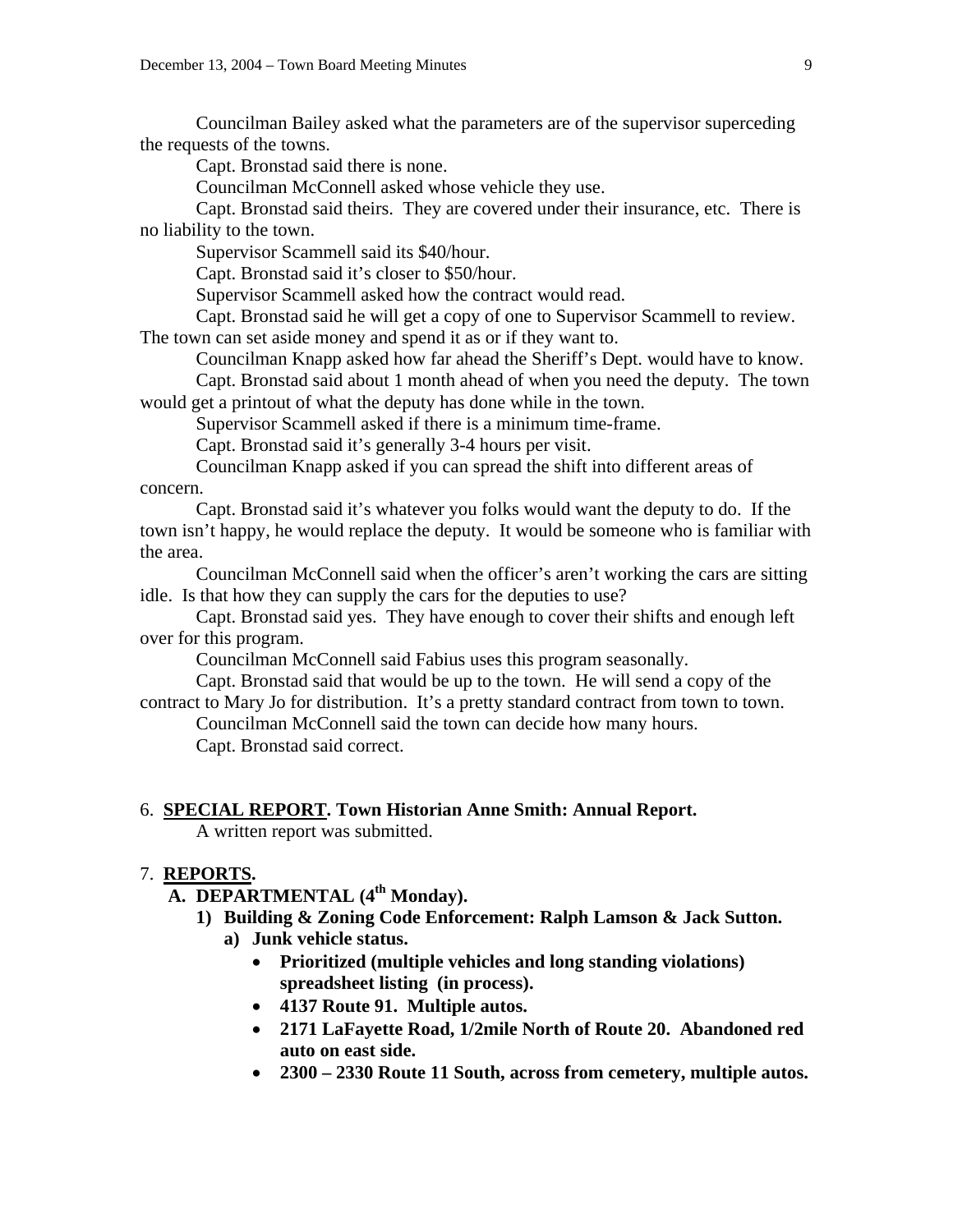#### **b) Parent/In-law apartments/additions.**

Supervisor Scammell asked the board if they had any thoughts on what they would like to do re: in-law apartments.

 Councilman Knapp believes it's a good idea but he just isn't sure about the tightrope we need to walk to keep it from being abused or from creating problems 10 years down the road. He asked if additions are allowed.

Ralph Lamson said not if they have separate living quarters.

Kevin Gilligan asked what triggers separate living quarters.

Ralph Lamson said a separate kitchen, etc.

Further discussion took place.

## **2) Dog Control: Jon Rogers, Sue Snavlin & Madeline Despres. a) Feral Dogs in Stillmeadow Road area.**

Supervisor Scammell advised Jim Moore has contacted Mr. Turner about this.

#### **b) Lake Country Veterinary Clinic contract.**

 Kevin Gilligan said there is still too much mention of adopting of the animals. This does not deal with the town. He doesn't believe it's up to the town to determine what dog is adoptable and what dog isn't.

 Supervisor Scammell believes we are only responsible for the sheltering for 10 days.

 Councilman McConnell believes changes need to be made to the contract. He believes it should be changed to read "after 10 days the dog is no longer a responsibility of the town".

 Kevin Gilligan believes the towns responsibility ends after 10 days. He suggested the following wording: "The town's responsibility to dogs ends after 10 days". It was also decided it the contract should read "claimant or person adopting the dog".

 Supervisor Scammell will make the necessary changes and initial them and send the contract to Lake Country to initial and send back that they agree to the changes.

**Councilman Knapp moved and Councilwoman Smith seconded the motion to authorize the supervisor to sign the contract with Lake Country Veterinary Clinic as amended. Motion passed unanimously.** 

### **3) Highway Superintendent: Leon Cook.**

**a) SPDES/MS4 Stormwater Phase II (see J. Dunkle list). Time & expense log.** 

### **b) Keough Tract – area speed limit.**

The area speed limit signs are all up.

 Leon Cook said the old signs are all down and in the shop. He advised he has a lot of brush to cut.

 He had to get a permit for Butternut Creek off of Dodge Rd. They got the beaver dam out. The trapper is still trying to catch what is left of the beavers. He finally got the permit from the DEC for Walburger Rd. He has to get a permit from the Army Corps of Engineers. They are waiting for the water to go down as their permit reads they have to do it at low water.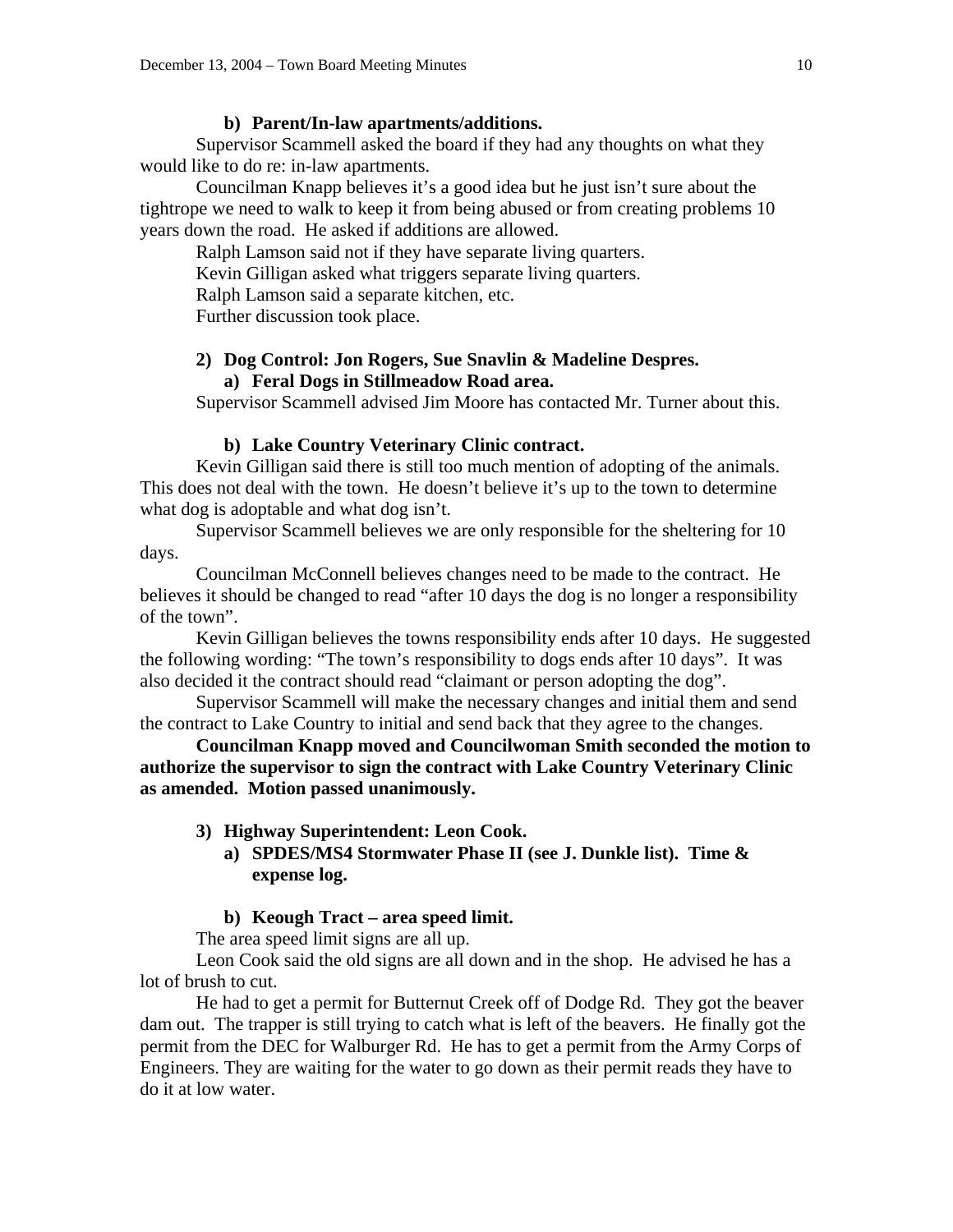The contractor is supposed to accept delivery of the pipe on Friday for the Scammell Rd. and Route 11 intersection. Route 11 will be closed starting next Monday (the  $20<sup>th</sup>$ ) for two weeks. He notified LaFayette and Tully School Districts about the road closing.

 He's had a lot of trouble with the furnace at the Highway Dept. He had Bush Oil work on it. The motor went and they put a new one in which didn't last 3 days. They took it back to where they bought it under warranty. Bush Oil advised him that he needed to get an electrician. They ended up running 220 from the furnace through a relay. It's working good right now.

 Councilman Knapp asked if the resident's would be notified about Route 11 being closed as they probably don't know anything about it. He asked about a sign being put up.

 Leon Cook will talk to the state about this and see if they can put a portable sign up advising of the road closing.

 They have made all the necessary repairs to the 92 Chevy. They picked up almost 50 tires that were dumped on a woman's property. She brought them all out to the road.

 There was a dead tree on Markland Rd. that they were afraid would fall into the road with the wind we've been having There were paint cans dumped by the tree. There were 16 1-gallon cans and they all were full. There were a couple of tar cans too. When the county has their paint collection, in the spring, he will take them in.

#### **c) Driveway sight distances.**

 Supervisor Scammell noted John Dunkle sent some information on this. Apparently the 10' for each mile is an outdated standard that no one is really using. John Dunkle recommends we use the NYS guidelines which is what the county uses.

 Leon Cook said he was told by a state engineer that you can't deny someone access to the road from their property. Doug Drumm is thinking of buying the property across the road from Mr. Murray and will also be looking for a driveway onto Commane Rd. He has been using the county standards. We never officially adopted the county's rules or laws for sight distance. The state engineer said you can 't legally deny a landowner access to the road.

#### **d) Cul-de-sacs.**

 Leon Cook said the developers like to put in a cul-de-sac as they can get 5 building lots off of them. On a cul-de-sac you are limited as to where you can put the snow because of the driveways.

 Supervisor Scammell asked Ralph Lamson if he saw any reason to limit the culde-sac.

Ralph Lamson said the only area of concern he has is emergency vehicle access.

 The Town Board decided they were moving in the direction to lift the 1,000' restriction on cul-de-sacs.

- **4) Justice: Malcolm Knapp & Maureen Perrin.**
- **5) Library Director: Scott Kushner.**
- **6) Recreation Director: Regina Reinschmidt.**
- **7) Town Clerk: Mary Jo Kelly.**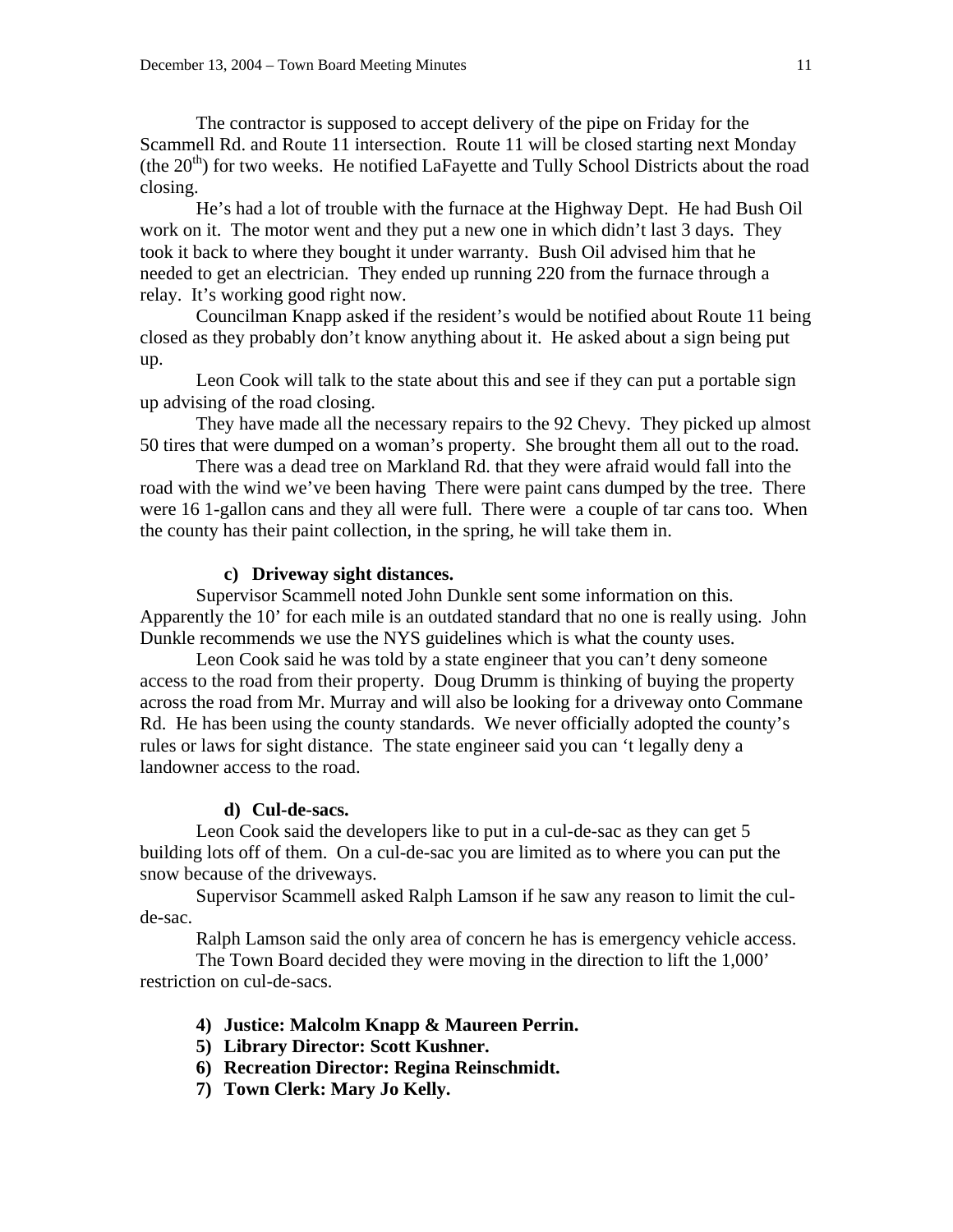## **8) Town Supervisor: Greg Scammell.**

A written report for November was submitted.

• **Intermunicipal Cooperation & Consolidation.** 

# **B. COMMITTEE** (2<sup>nd</sup> Monday).

**1) Communications & Technology.** 

# • **Town Website & email - Digital Towpath evaluation.**

# **2) Emergency Response.**

# **a) AEDs (Defibrillators).**

 Councilman Bailey said the application process is going to continue into 2005 as far as distribution of the grants.

 Councilman Knapp said the L.F.D. has gotten a couple of new radios with more on the way under this grant.

# **b) LFD house numbers: Being installed.**

**c) LFD exhaust vents – grants available?** 

# **3) Employee Policies & Benefits.**

• **Election Day designation as a holiday.** 

 **Councilmen Knapp moved and Bailey seconded the motion to amend the Employee Policy making Election Day a floating holiday. Motion passed unanimously.** 

- **4) Environmental & Conservation Advisory Board.** 
	- **Forest Tent Caterpillar & Gypsy Moth Informational meeting, Feb. 5, 2005.**
- **5) Highway.**
- **6) Physical Plant .** 
	- **a) LaFayette Commons/Library: Leaking over library circulation desk. Resheet rock when complete.**

 Supervisor Scammell said he checked on the leak in the library on Saturday There was no leak at that time.

It was decided to go forward with the sheet rocking.

# **b) LaFayette Commons/Library: Heat tape to be installed in valley over library entrance.**

This was completed and can be removed from the agenda.

# **c) LaFayette Community Center: Insulate or heat tape over the kitchen area to prevent ice buildup.**

 It was decided to get a price from Fred Groth on this. Councilman Knapp will contact him.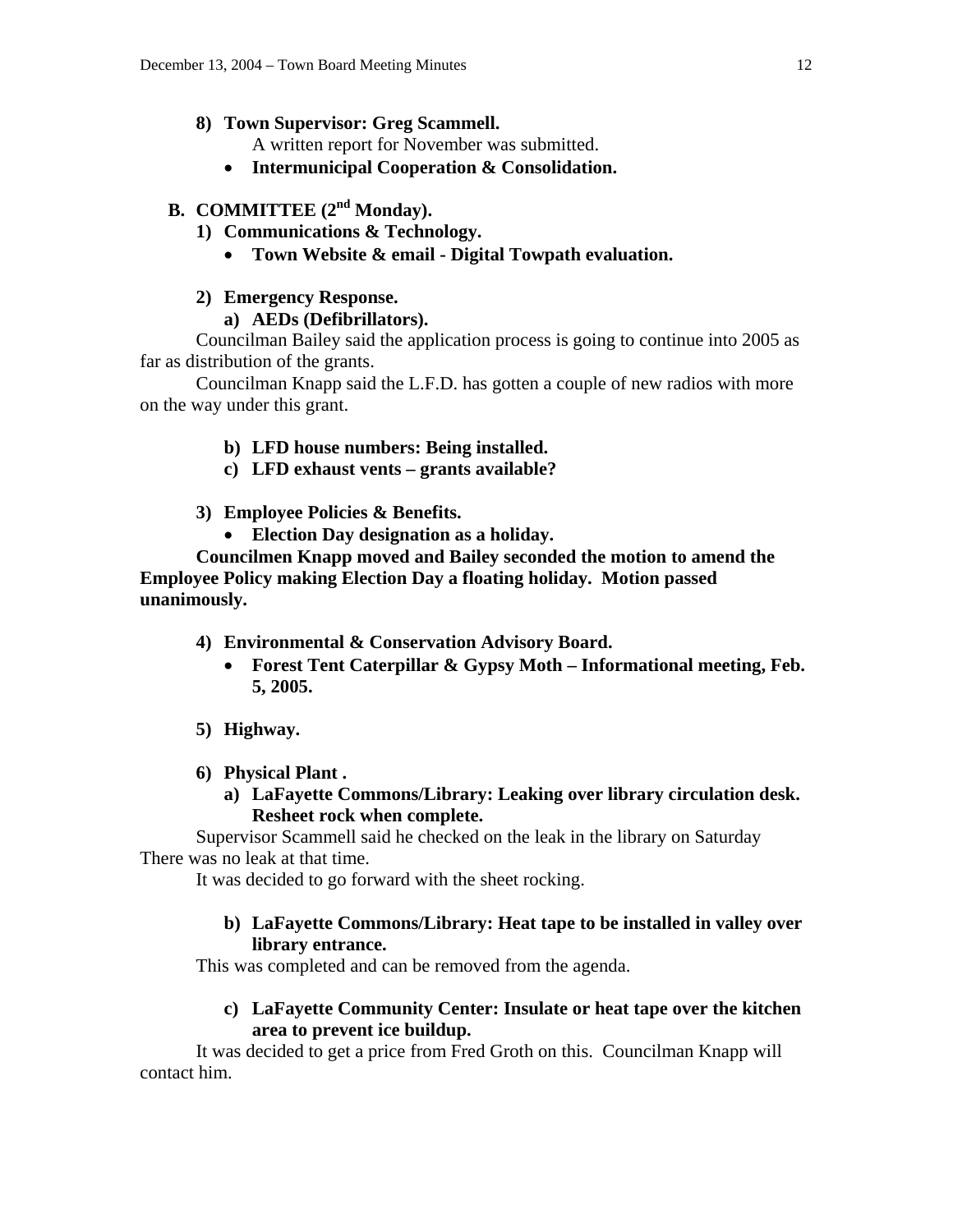### d) **Estimate for light for illumination for Town Offices U.S. flag.**

Supervisor Scammell will check with Fred Taylor to get an estimate and ideas for this.

**e) Herb Salladin – U.S. Flag duty (half staff holiday(s)).** 

**f) Upstate Temperature Control, Mechanical Service contract.** 

The Board reviewed the contract.

**Councilman Knapp moved and Councilwoman Smith seconded the motion to approve the Upstate Temperature Control, Mechanical Service Contract for 2005. Motion passed unanimously.** 

# **7) Recreation & Youth.**

- **a) Bailey Park.** 
	- **Charcoal grills. Order & install (Spring, '05).**
	- **Pavilion (estimates needed).**

## **b) LaFayette Beach.**

- **Survey/transfer LaFayette Beach from LCC to town.**
- **Options for limiting vandalism (lighting, etc.).**
- **Options for noise control from lacrosse box reinforced panels.**

 Councilman McConnell said the portable john is still at the Beach and it has been vandalized.

 Mary Jo will contact Portable John Rental about this again. She will also send a letter advising them if the port-a-john isn't removed within 30 days, the Highway Superintendent will dispose of it.

## **c) Stafford Park.**

• **Lacrosse facility – estimates, (re)location possibilities.** 

## **8) Safety.**

 Councilwoman Smith said they have a meeting scheduled for tomorrow night. Leon Cook said the Highway Dept. came down to the town offices and Tom Rezsnyak showed them two safety films.

# **9) Senior Transportation & Housing.**

• **Grant from Assemblyman Jeff Brown. Application submitted.** 

## **10) Service Awards.**

## • **Amendment to Fire Service Award Program.**

 Councilman Knapp said John Harper called him. He has been in touch with Penflex. If this is something we would like to pursue, Penflex will write the resolution and wording for how it needs to appear on the ballot for \$150.

Councilman McConnell said he will be meeting with John Harper on this.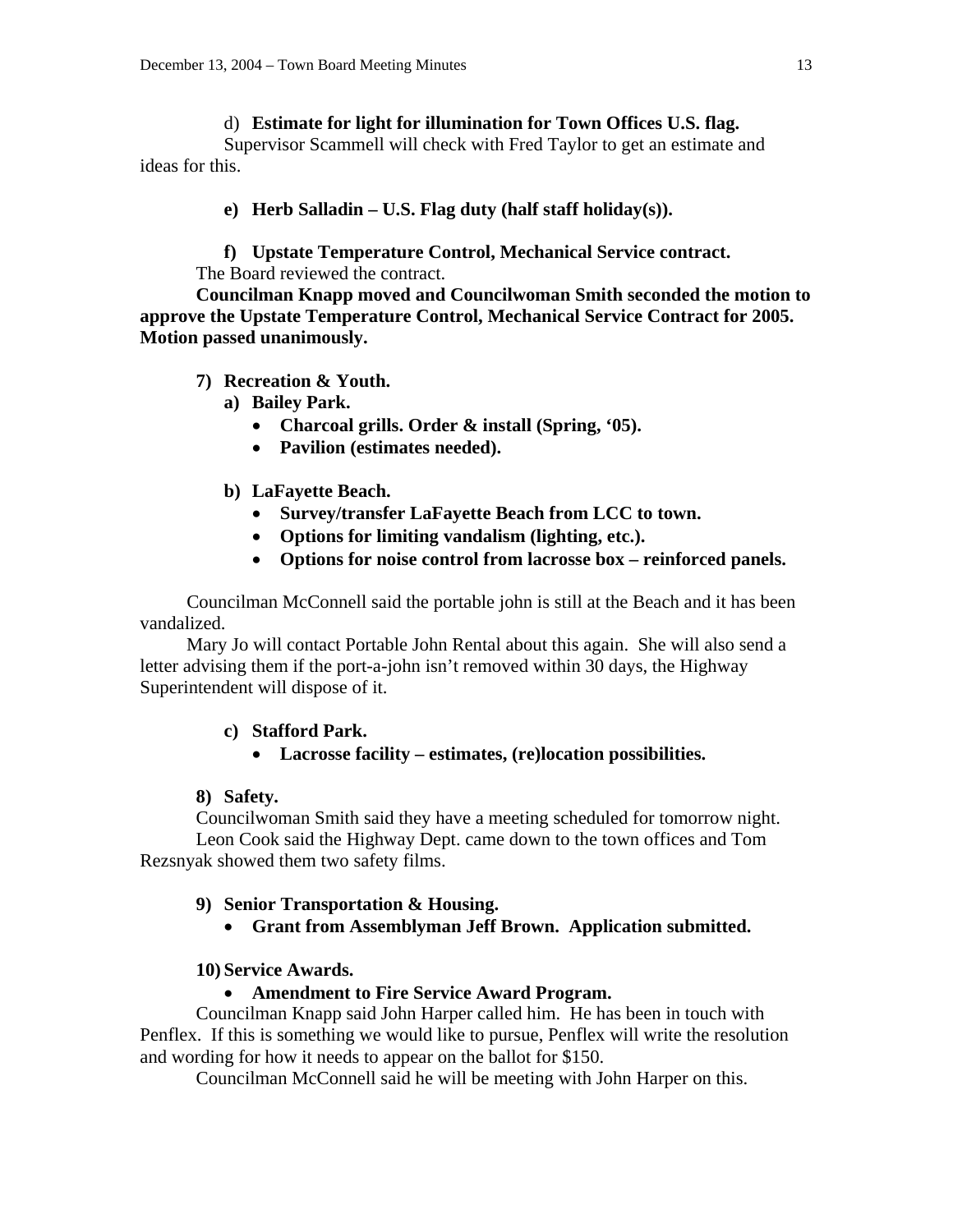Kevin Gilligan said the resolution that was passed calls for \$485/qualified fire fighter. If you change that amount, it must go out for referendum.

The Board discussed putting this on the ballot at the next election.

# **11) SOTS & OCRRA Liaison.**

# **12) Water.**

- **a) U.S. Army Corps of Engineers/Jamesville Reservoir Preliminary Restoration Plan complete, seeking nonfederal (NYSDEC) sponsor for \$6M.**
- **b) Village of East Syracuse Water District.**

# **c) Hamlet drainage study – request submitted to NYS DOT.**

Supervisor Scammell said the study has been requested.

# **13) Zoning Review.**

- **a) Simple/small subdivision Guidelines Under Review.** 
	- **Cul de sacs (see highway).**
	- **PB/ZBA/CEO/CCF input.**
	- **TB review (JL).**
	- **Fee schedule.**
	- **NYS Comptroller's opinion (what constitutes a subdivision?).**
- **b) Ad hoc committee for Review of Planning and Development processes (form letter complete).**
- **c) Corridor Plan.**
- **d) Digitized zoning map.**

# 8. **LITIGATION & OTHER LEGAL MATTERS.**

- **A. People v. Claire Watson.** 
	- **NYS Ag & Markets letter response.**
	- **DeWitt Court, postponed.**
- **B. LaFayette Hotel/Mr. Muraco's project at the four corners & DEC septic approval (engineering study complete).**
- **C. Drumm Road turnaround appraisal completed.**
- **D. Longley Jones/Festival Gardens: PILOT agreement & balance due.**  This has been completed and can be removed from the agenda.

# 9**. UNFINISHED BUSINESS & ACTIVE PROJECTS.**

- **A. Time-Warner Cable TV franchise renewal.**
- **Resident feedback from TWC analysis.**
- **B. Speed limit reduction requests.** 
	- **Commane Road (awaiting NYSDOT findings).**
- **C. Cram Communications, WVOA-AM towers professional consultant sought from Clough Harbor for: impact (detuning) on Groth Road Communications Tower, site being evaluated for archeological sensitivity.**
- **D. Zone change request for Route 20 & Tully Valley Extension (referred to PB).**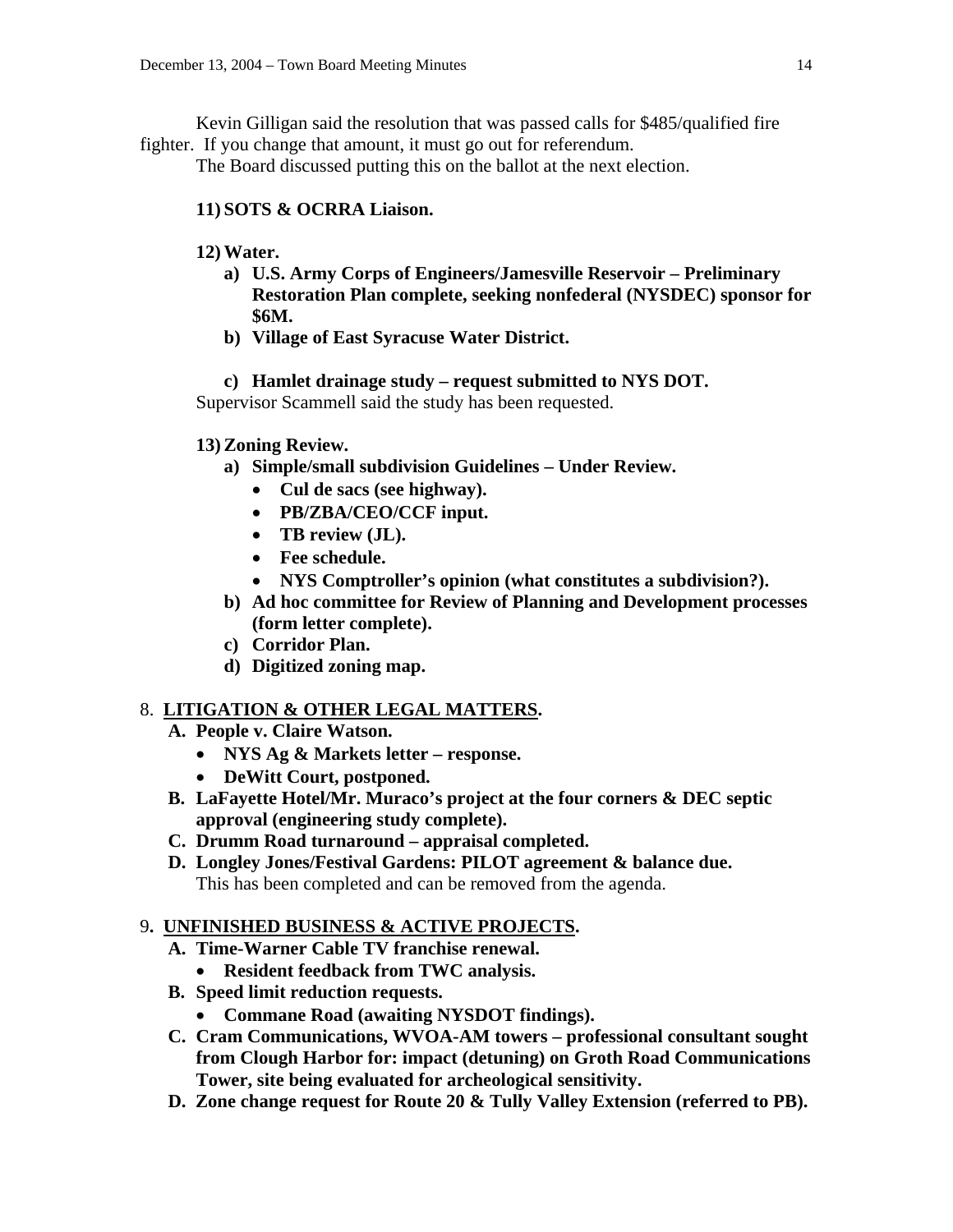### **E. ZBA request for mobile home inventory, including status.**

### **F. Strategic Plan survey update.**

 Councilman McConnell will be meeting with them Wednesday to start putting together a survey to be reviewed.

#### **G. Assessors: Town-wide property revaluation.**

 Councilman McConnell believes one question is do we only need to do this every 3 years?

Marshall Taylor thinks the equalization rate this year will be between 85 & 87.

### **H. Assessors: Pictometry.**

 Marshall Taylor said the Board will probably have to make a decision by April on whether they want to do this or not or how many miles they would like done. He thinks they will do the pictures in/around March of the following year. The Board will have to decide if they want the high or low density pictures.

 Councilman Knapp thinks it would be good to have something that shows how the town looked on a certain date.

 Marshall Taylor thinks the next flyover will be in 2006 as they are trying to get people on board for this now. April of 2005 will be when you have to say if you are interested or not, what type of pictures you want taken and how much of an area you want done.

### **I. Other.**

 Councilman Knapp said the Christmas Tree Lighting was held. The crowd was pretty good and the weather wasn't too bad.

### **10. NEW BUSINESS.**

#### **A. Other.**

There was a request for employees paid on the  $4<sup>th</sup>$  Thursday to get paid the sooner due to the Christmas holiday.

**Councilman Knapp moved and Councilwoman Smith seconded the motion to pay employees who are paid the 4<sup>th</sup> Thursday of each month 1 week earlier. Motion passed unanimously.** 

 **Councilman Knapp moved and Councilwoman Smith seconded the motion authorizing the supervisor to make any necessary budgetary transfers at the end of the year. Motion passed unanimously.** 

 **Councilmen Knapp moved and Bailey seconded the motion for the Town Board to go into Executive Session to discuss a personnel matter and to include the town attorney. Motion passed unanimously.** 

The Town Board went into Executive Session at 9:45 pm. and Supervisor Scammell called the Regular Town Board Meeting back to order at 11:10 p.m.